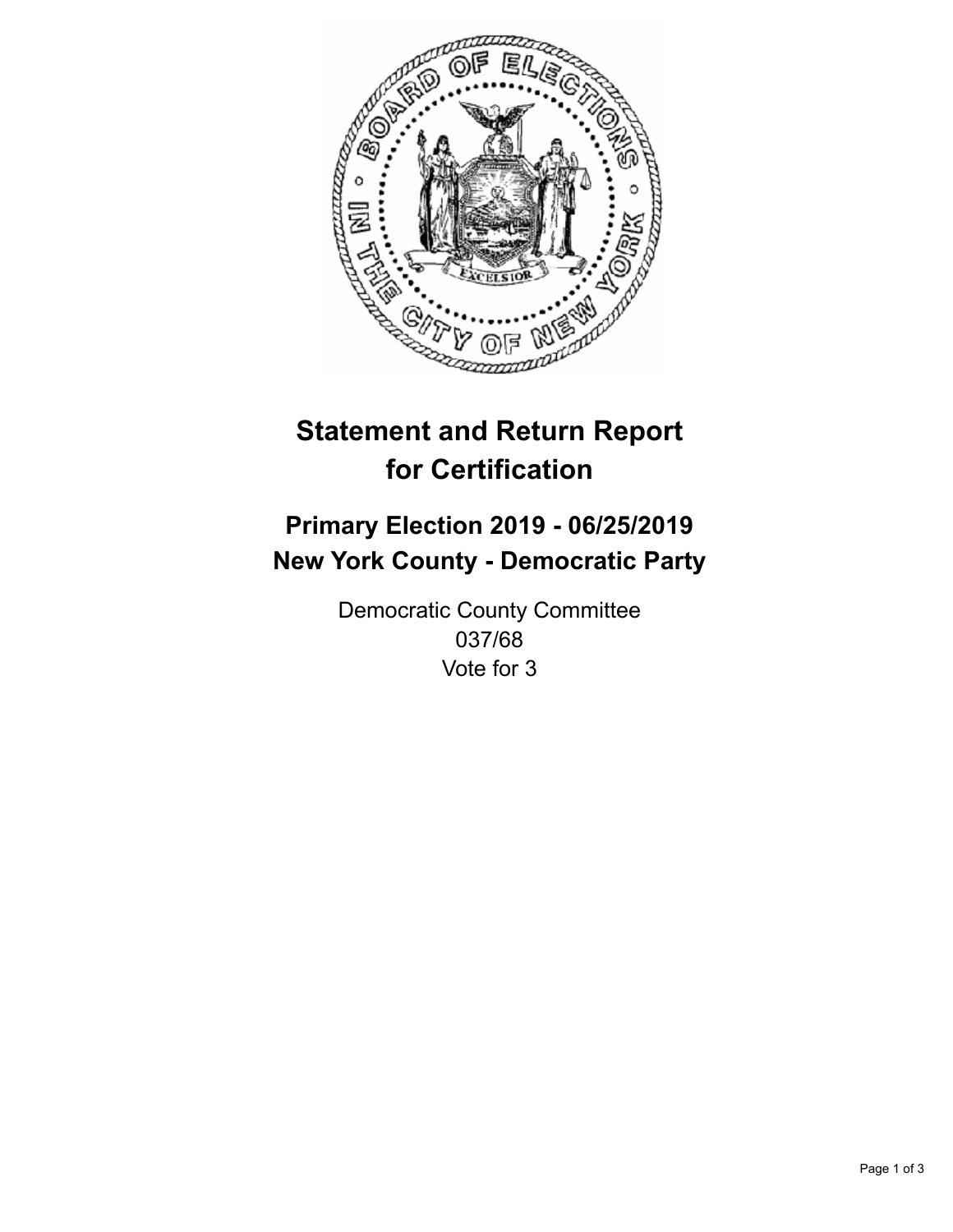

## **Assembly District 68**

| <b>PUBLIC COUNTER</b>                                    | 17       |
|----------------------------------------------------------|----------|
| <b>MANUALLY COUNTED EMERGENCY</b>                        | 0        |
| ABSENTEE / MILITARY                                      | 2        |
| AFFIDAVIT                                                | $\Omega$ |
| <b>Total Ballots</b>                                     | 19       |
| Less - Inapplicable Federal/Special Presidential Ballots | 0        |
| <b>Total Applicable Ballots</b>                          | 19       |
| <b>JOHNNY HOGAN</b>                                      | 7        |
| KIOKA JACKSON                                            | 7        |
| <b>JULIO REBOLLO</b>                                     | 6        |
| <b>PAUL ROSE</b>                                         | 8        |
| <b>Total Votes</b>                                       | 28       |
| Unrecorded                                               | 29       |